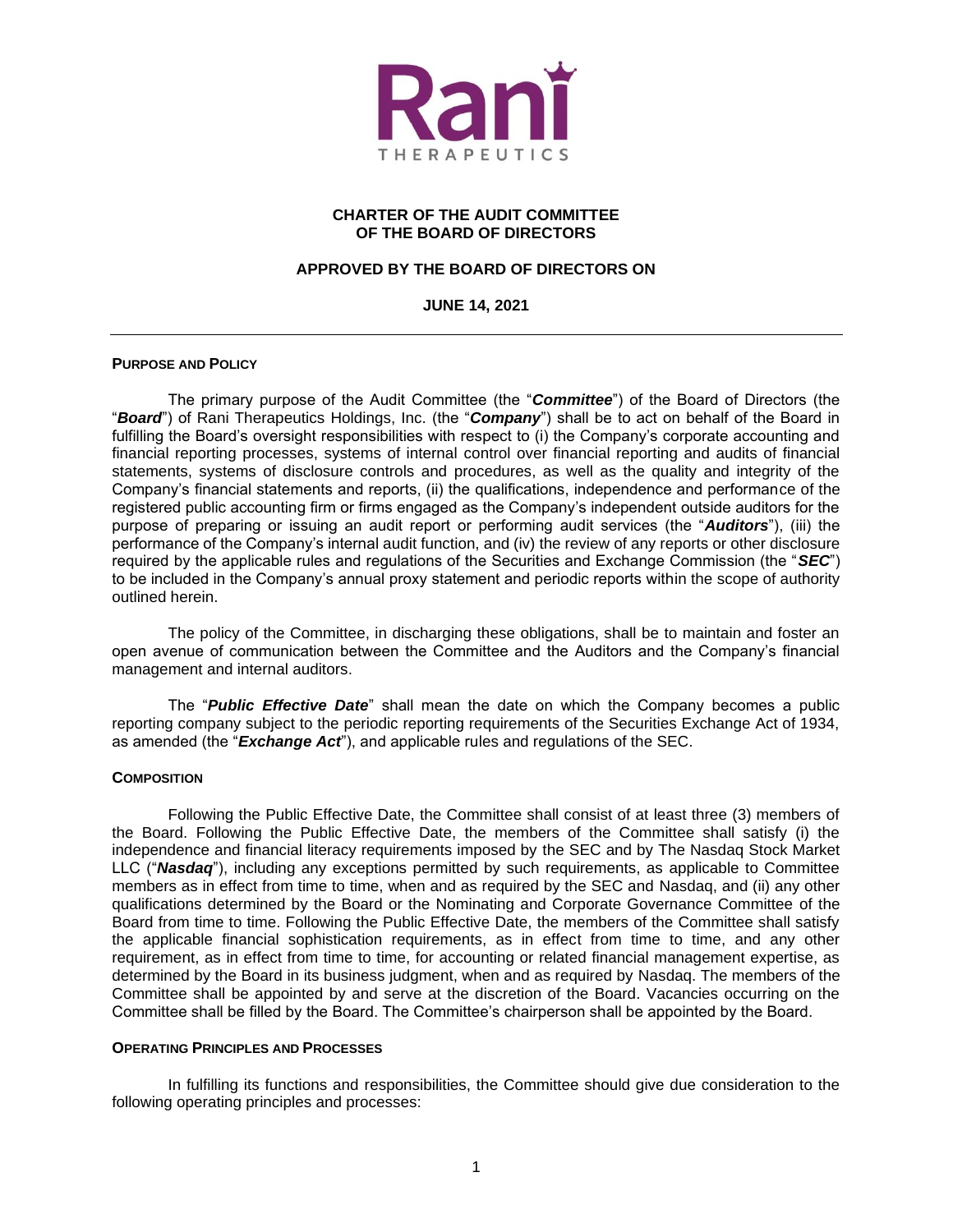- (a) *Communication* Regular and meaningful contact with the Board, members of senior management and independent professional advisors to the Board and its various committees, as applicable, shall be encouraged as a means of strengthening the Committee's knowledge of relevant current and prospective corporate accounting and financial reporting issues.
- (b) *Committee Education/Orientation* Developing with management and participating in a process for systematic review of important accounting and financial reporting issues and trends in accounting and financial reporting practices that could potentially impact the Company shall be encouraged to enhance the effectiveness of the Committee.
- (c) *Information Needs* Communicate to the Chief Executive Officer or his or her designees the Committee's expectations, and the nature, timing, and extent of any specific information or other supporting materials requested by the Committee for its meetings and deliberations.
- (d) *Meeting Agendas* Committee meeting agendas shall be the responsibility of the chairperson of the Committee with input from the Committee members and other members of the Board as well as, to the extent deemed appropriate by the chairperson, from members of senior management and outside advisors.

## **MEETINGS AND MINUTES**

The Committee shall hold such regular or special meetings as its members shall deem necessary or appropriate. Following the Public Effective Date, the Committee will meet at least quarterly and hold such special meetings as its members shall deem necessary or appropriate. Minutes of each meeting of the Committee shall be prepared and distributed to each director of the Company and the Secretary of the Company promptly after each meeting. The chairperson of the Committee shall report to the Board from time to time, or whenever so requested by the Board.

Each regularly scheduled meeting will conclude with an executive session of the Committee absent members of management. As part of its responsibility to foster open communication, the Committee will meet periodically with management, and the Auditors in separate executive sessions.

#### **AUTHORITY**

The Committee shall have access to all books, records, facilities and personnel of the Company as deemed necessary or appropriate by any member of the Committee to discharge his or her responsibilities hereunder. The Committee shall have authority to appoint, determine compensation for (at the Company's expense), retain and oversee the Auditors (as set forth in Section 10A(m)(2) of the Exchange Act, and the rules thereunder) and otherwise to fulfill its responsibilities under this charter. The Committee shall have authority to retain and determine compensation for, at the expense of the Company, special legal, accounting or other advisors or consultants as it deems necessary or appropriate in the performance of its duties. The Committee shall also have authority to pay, at the expense of the Company, ordinary administrative expenses (including expenditures for external resources) that, as determined by the Committee, are necessary or appropriate in carrying out its duties. The Committee shall have authority to require that any of the Company's personnel, counsel, accountants (including the Auditors) or investment bankers, or any other consultant or advisor to the Company attend any meeting of the Committee or meet with any member of the Committee or any of its special, outside legal, accounting or other, advisors or consultants.

The Committee may form and delegate authority to one or more subcommittees as appropriate. Delegation by the Committee to any subcommittee shall not limit or restrict the Committee on any matter so delegated, and, unless the Committee alters or terminates such delegation, any action by the Committee on any matter so delegated shall not limit or restrict future action by such subcommittee on such matters.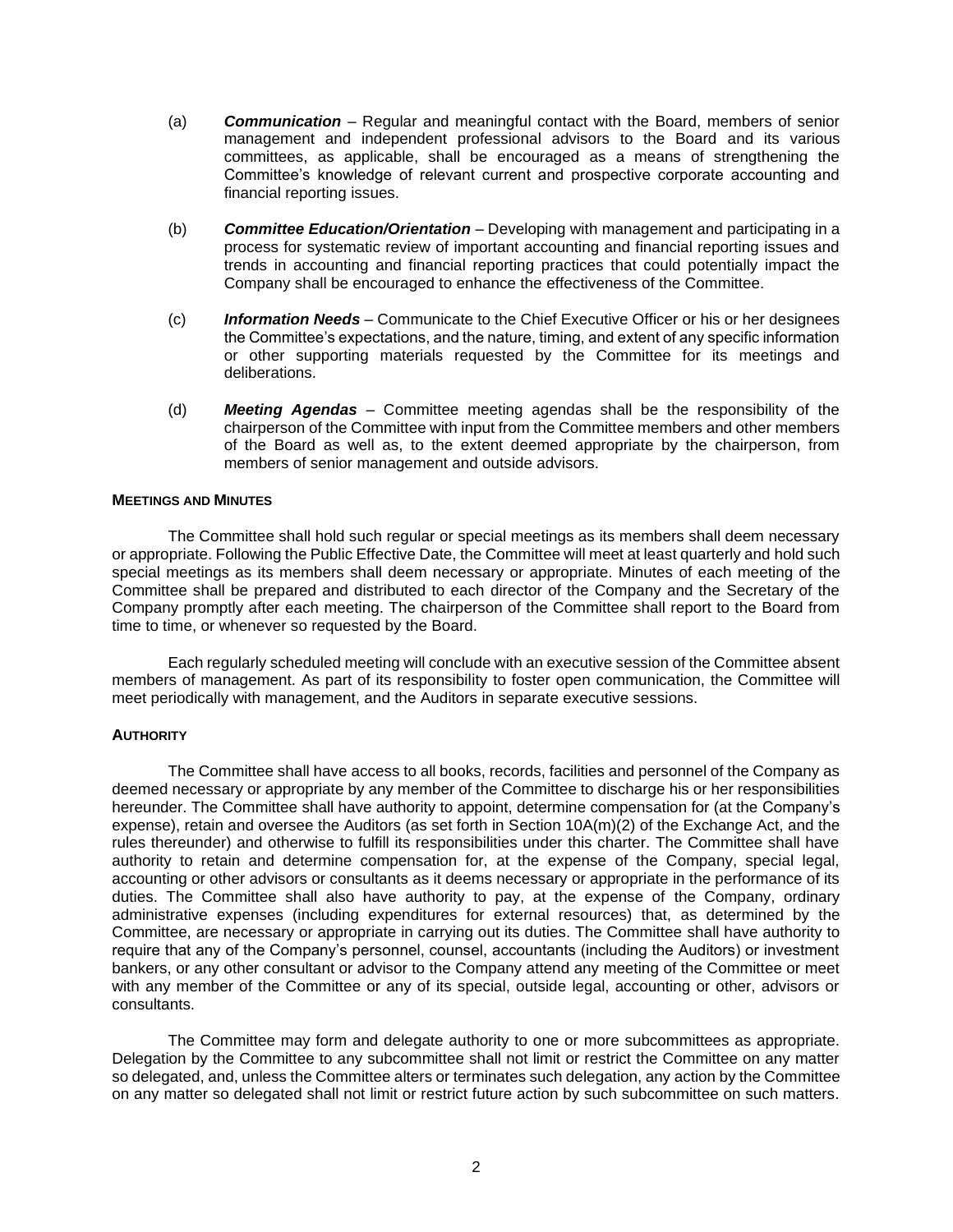The operation of the Committee shall be subject to the Bylaws of the Company as in effect from time to time and Section 141 of the Delaware General Corporation Law. Any decision of a subcommittee to preapprove audit or nonaudit services shall be presented to the full Audit Committee at its next scheduled meeting. The approval of this charter by the Board shall be construed as a delegation of authority to the Committee with respect to the responsibilities set forth herein.

## **RESPONSIBILITIES**

The Committee's responsibility is one of oversight. The members of the Audit Committee are not employees of the Company, and they do not perform, or represent that they perform, the functions of management or the Auditors. The Committee relies on the expertise and knowledge of management and the Auditors in carrying out its oversight responsibilities. The management of the Company is responsible for preparing accurate and complete financial statements in accordance with generally accepted accounting principles ("*GAAP*"), preparing periodic reports and for establishing and maintaining appropriate accounting principles and financial reporting policies and satisfactory internal control over financial reporting. The Auditors are responsible for auditing the Company's annual consolidated financial statements and the effectiveness of the Company's internal control over financial reporting and reviewing the Company's quarterly financial statements. It is not the responsibility of the Committee to prepare or certify the Company's financial statements, guarantee the audits or reports of the Auditors or ensure that the financial statements or periodic reports are complete and accurate, conform to GAAP or otherwise comply with applicable laws.

The Committee shall oversee the Company's financial reporting process on behalf of the Board, shall have direct responsibility for the appointment, compensation, retention and oversight of the work of the Auditors and any other registered public accounting firm engaged for the purpose of performing other review or attest services for the Company. The Auditors and each such other registered public accounting firm shall report directly and be accountable to the Committee. The Committee's functions and procedures should remain flexible to address changing circumstances most effectively. To implement the Committee's purpose and policy, following the Public Effective Date, the Committee shall be charged with the following functions and responsibilities with the understanding, however, that the Committee may supplement or (except as otherwise required by applicable laws or requirements of Nasdaq) deviate from these activities as appropriate under the circumstances:

**1. Evaluation and Retention of Auditors**. To evaluate the performance of the Auditors, to assess their qualifications (including their internal quality control procedures and any material issues raised by that firm's most recent internal quality control review or any investigations by regulatory authorities) and to determine whether to retain, or to terminate, the engagement of the existing Auditors, or to appoint and engage a different independent registered public accounting firm, which retention shall be subject only to ratification by the Company's stockholders (if the Committee or Board elects to submit such retention for ratification by the stockholders).

**2. Communication Prior to Engagement**. Prior to engagement of any prospective Auditors, to review a written disclosure by the prospective Auditors of all relationships between the prospective Auditors, or their affiliates, and the Company, or persons in financial oversight roles at the Company, that may reasonably be thought to bear on independence, and to discuss with the prospective Auditors the potential effects of such relationships on the independence of the prospective Auditors, consistent with Ethics and Independence *Rule 3526, Communication with Audit Committees Concerning Independence* ("*Rule 3526*"), of the Public Company Accounting Oversight Board (United States) (the "*PCAOB*").

**3. Approval of Audit Engagements**. To determine and approve engagements of the Auditors, prior to commencement of such engagements, to perform all proposed audit, review and attest services, including the scope of and plans for the audit, the adequacy of staffing, the compensation to be paid, at the Company's expense, to the Auditors and the negotiation and execution, on behalf of the Company, of the Auditors' engagement letters, which approval may be pursuant to preapproval policies and procedures established by the Committee consistent with applicable laws and rules, including the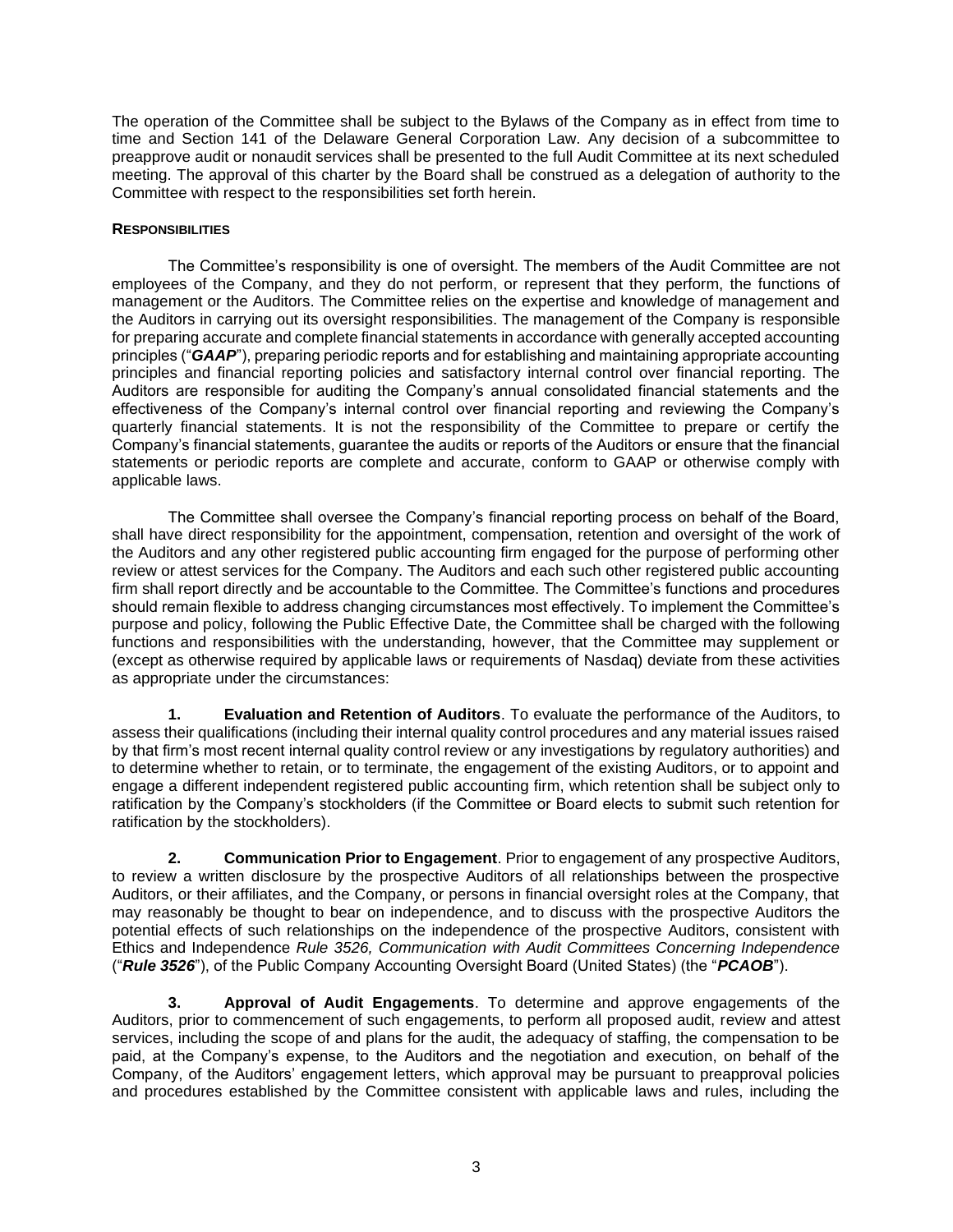delegation of preapproval authority to one or more Committee members so long as any such preapproval decisions are presented to the full Committee at the next scheduled meeting.

**4. Approval of Non-Audit Services**. To determine and approve engagements of the Auditors, prior to commencement of such engagements (unless in compliance with exceptions available under applicable laws and rules related to immaterial aggregate amounts of services), to perform any proposed permissible non-audit services, including the scope of the service and the compensation to be paid therefor, at the Company's expense, which approval may be pursuant to preapproval policies and procedures established by the Committee consistent with applicable laws and rules, including the delegation of preapproval authority to one or more Committee members so long as any such preapproval decisions are presented to the full Committee at the next scheduled meeting.

**5. Audit Partner Rotation**. To monitor the rotation of the partners of the Auditors on the Company's audit engagement team as required by applicable laws and rules and to consider periodically and, if deemed appropriate, adopt a policy regarding rotation of auditing firms.

**6. Auditor Independence**. At least annually, consistent with Rule 3526, to receive and review written disclosures from the Auditors delineating all relationships between the Auditors, or their affiliates, and the Company, or persons in financial oversight roles at the Company, that may reasonably be thought to bear on independence and a letter from the Auditors affirming their independence, to consider and discuss with the Auditors any potential effects of any such relationships on the independence of the Auditors as well as any compensation or services that could affect the Auditors' objectivity and independence, and to assess and otherwise take appropriate action to oversee the independence of the Auditors.

**7. Former Employees of Auditors**. To consider and, if deemed appropriate, adopt policies regarding Committee preapproval of employment by the Company of individuals employed or formerly employed by the Company's Auditors and engaged on the Company's account.

**8. Audited Financial Statement Review**. To review, upon completion of the audit, the financial statements proposed to be included in the Company's Annual Report on Form 10-K to be filed with the SEC and any disclosure from the Company's Chief Executive Officer and Chief Financial Officer to be made in connection with the certification thereof, and to recommend whether or not such financial statements should be so included.

**9. Annual Audit Results**. To review with management and the Auditors, the results of the annual audit, including the Auditors' assessment of the quality of the Company's accounting principles and practices, the Auditors' views about qualitative aspects of the Company's significant accounting practices, the reasonableness of significant judgments and estimates (including material changes in estimates and analyses of the effects of alternative GAAP methods on the financial statements), all known and likely misstatements identified during the audit (other than those the Auditors believe to be trivial), the adequacy of the disclosures in the financial statements, and any other matters required to be communicated to the Committee by the Auditors under the standards of the PCAOB.

**10. Auditor Communications**. At least annually, to discuss with the Auditors the matters required to be discussed by Statement on Auditing Standard No. 16, Communications with Audit Committees, as adopted by the PCAOB.

**11. Quarterly Results and Reports on Form 10-Q**. To review with management and the Auditors, as appropriate, the results of the Auditors' review of the Company's quarterly financial statements and any disclosure from the Company's Chief Executive Officer and Chief Financial Officer to be made in connection with the certification of the Company's quarterly reports filed with the SEC, prior to public disclosure of quarterly financial information, if practicable, or filing with the SEC of the Company's Quarterly Report on Form 10-Q and any other matters required to be communicated to the Committee by the Auditors under the standards of the PCAOB. To review with management and the Auditors, to the extent appropriate, other relevant reports or financial information submitted by the Company to any governmental body or the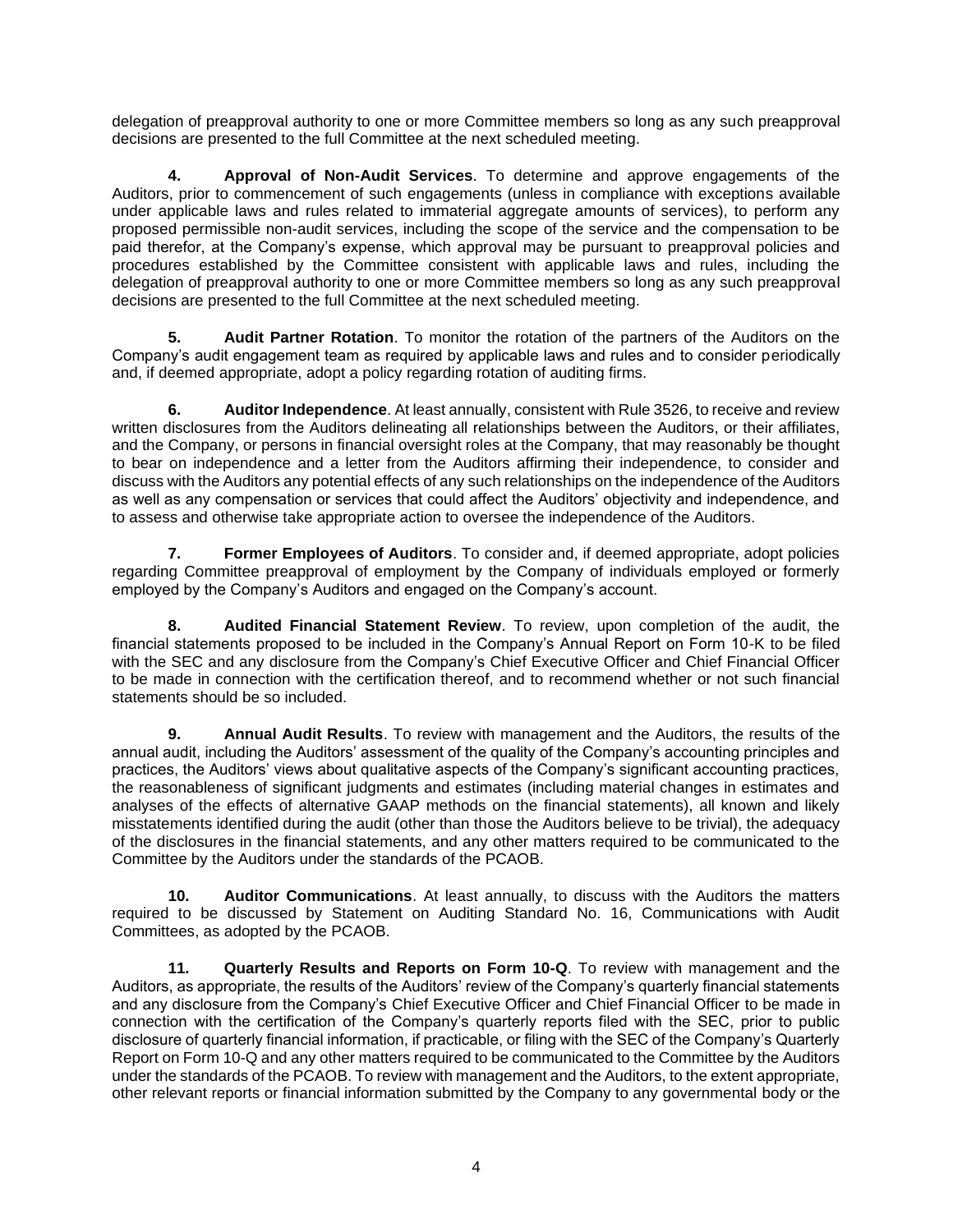public, including management certifications as required in Item 601(b)(31) of Regulation S-K and relevant reports rendered by the Auditors (or summaries thereof).

**12. Management's Discussion and Analysis**. To review with management and the Auditors, as appropriate, the Company's disclosures contained under the caption "Management's Discussion and Analysis of Financial Condition and Results of Operations" in its periodic reports to be filed with the SEC.

**13. Press Releases**. To review with management and the Auditors, to the extent appropriate, earnings press releases and earnings call script, as well as the substance of financial information and earnings guidance provided to analysts and ratings agencies (including, without limitation, reviewing any pro forma or non-GAAP information), which discussions may be general discussions of the type of information to be disclosed or the type of presentation to be made. The Chair of the Committee may represent the entire Committee for purposes of this discussion.

**14. Accounting Principles and Policies**. To review with management and the Auditors, as appropriate, significant issues that arise regarding accounting principles and financial statement presentation, including critical accounting policies and practices, alternative accounting policies available under GAAP related to material items discussed with management, the potential impact on the Company's financial statements of off-balance sheet structures and any other significant reporting issues and judgments, significant regulatory, legal and accounting initiatives or developments that may have a material impact on the Company's financial statements, compliance programs and policies if, in the judgment of the Committee, such review is necessary or appropriate.

**15. Risk Assessment and Management**. To review and discuss with management and the Auditors, as appropriate, the Company's guidelines and policies with respect to financial risk management and financial risk assessment, including the Company's major financial risk exposures and the steps taken by management to monitor and control these exposures. Areas of focus shall include the Company's policies and other matters relating to the Company's investments, cash management and foreign exchange management, major financial risk exposures, the adequacy and effectiveness of the Company's information security policies and practices and the internal controls regarding information security, and the steps taken by management to monitor and mitigate or otherwise control these exposures and to identify future risks.

**16. Management Cooperation with Audit**. To evaluate the cooperation received by the Auditors during their audit examination, including any significant difficulties encountered during the audit or any restrictions on the scope of their activities or access to required records, data and information and, whether or not resolved, significant disagreements with management and management's response, if any.

**17. Management Letters**. To review with the Auditors and, if appropriate, management, any "management" or "internal control" letter issued or, to the extent practicable, proposed to be issued by the Auditors and management's response, if any, to such letter, as well as any additional material written communications between the Auditors and management.

**18. National Office Communications**. To review with the Auditors, as appropriate, communications between the audit team and the Auditors' national office with respect to accounting or auditing issues presented by the engagement.

**19. Disagreements Between Auditors and Management**. To review with management and the Auditors, or any other registered public accounting firm engaged to perform review or attest services, any conflicts or disagreements between management and the Auditors, or such other accounting firm, whether or not resolved, regarding financial reporting, accounting practices or policies or other matters, that individually or in the aggregate could be significant to the Company's financial statements or the Auditors' report, and to resolve any conflicts or disagreements regarding financial reporting.

**20. Internal Control over Financial Reporting; Disclosure Controls**. To confer with management and the Auditors, as appropriate, regarding the scope, adequacy, and effectiveness of internal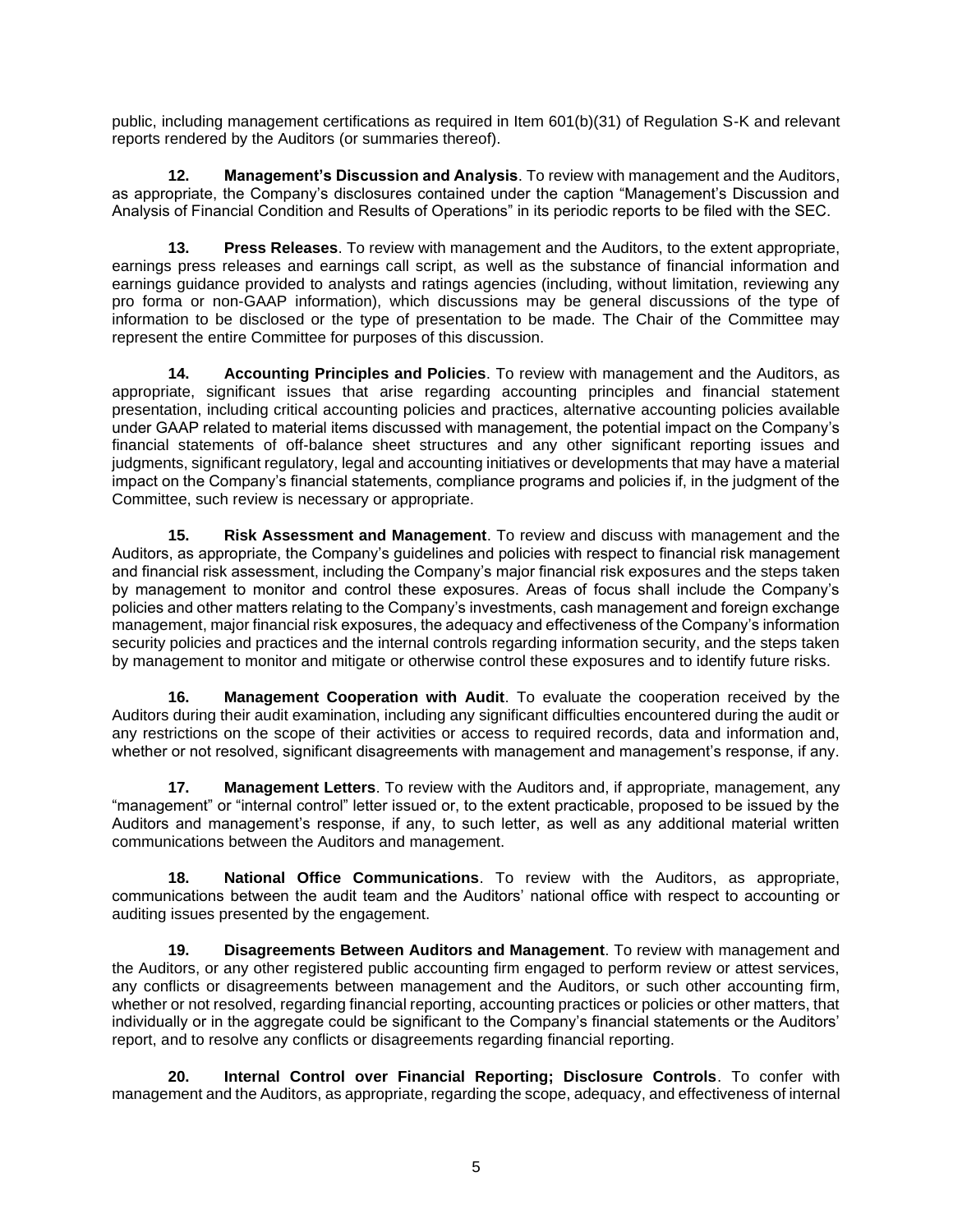control over financial reporting and the Company's disclosure controls and procedures, including any significant deficiencies and significant changes in internal controls. To obtain reports on significant findings and recommendations with respect to internal controls over financial reporting, together with management responses and any special audit steps adopted in light of any material control deficiencies, responsibilities, budget and staff of the internal audit function and review of the appointment or replacement of the senior internal audit executive or manager.

**21. Separate Sessions**. Periodically, to meet in separate sessions with the Auditors, the internal auditors or other personnel responsible for the internal audit function, as appropriate, and management to discuss any matters that the Committee, the Auditors, the internal auditors or other personnel responsible for the internal audit function, or management believe should be discussed privately with the Committee.

**22. Correspondence with Regulators**. To consider and review with management, the Auditors, outside counsel, as appropriate, and any special counsel, separate accounting firm or other consultants and advisors as the Committee deems appropriate, any correspondence with regulators or governmental agencies and any published reports that raise material issues regarding the Company's financial statements or accounting policies.

**23. Complaint Procedures**. To establish procedures, when and as required by applicable laws and rules, for the receipt, retention and treatment of complaints received by the Company regarding accounting, internal accounting controls or auditing matters and the confidential and anonymous submission by employees of concerns regarding questionable accounting or auditing matters.

**24. Engagement of Registered Public Accounting Firms**. To determine and approve engagements of any registered public accounting firm (in addition to the Auditors), prior to commencement of such engagements, to perform any other review or attest service, including the compensation to be paid, at the Company's expense, to such firm and the negotiation and execution, on behalf of the Company, of such firm's engagement letter, which approval may be pursuant to preapproval policies and procedures, including the delegation of preapproval authority to one or more Committee members, so long as any such preapproval decisions are presented to the full Committee at the next scheduled meeting.

**25. Ethical Compliance**. To review the results of management's efforts to monitor compliance with the Company's programs and policies designed to ensure adherence to applicable laws and rules, as well as to its Code of Business Conduct and Ethics, including review and oversight of related-party transactions as required by applicable laws or requirements of Nasdaq.

**26. Investigations**. To investigate any matter brought to the attention of the Committee within the scope of its duties if, in the judgment of the Committee, such investigation is necessary or appropriate.

**27. Related Party Transactions**. Consider and approve or disapprove any related party transaction as defined under SEC Regulation S-K Item 404, to the extent required by SEC regulations.

**28. Proxy Report**. To oversee the preparation of the report required by the rules of the SEC to be included in the Company's annual proxy statement.

**29. Annual Charter Review**. To review and assess the adequacy of this charter annually and recommend any proposed changes to the Board for approval.

**30. Report to Board**. To report to the Board with respect to material issues that arise regarding the quality or integrity of the Company's financial statements, the Company's compliance with legal or regulatory requirements, the performance or independence of the Auditors or such other matters as the Committee deems appropriate from time to time or whenever it shall be called upon to do so.